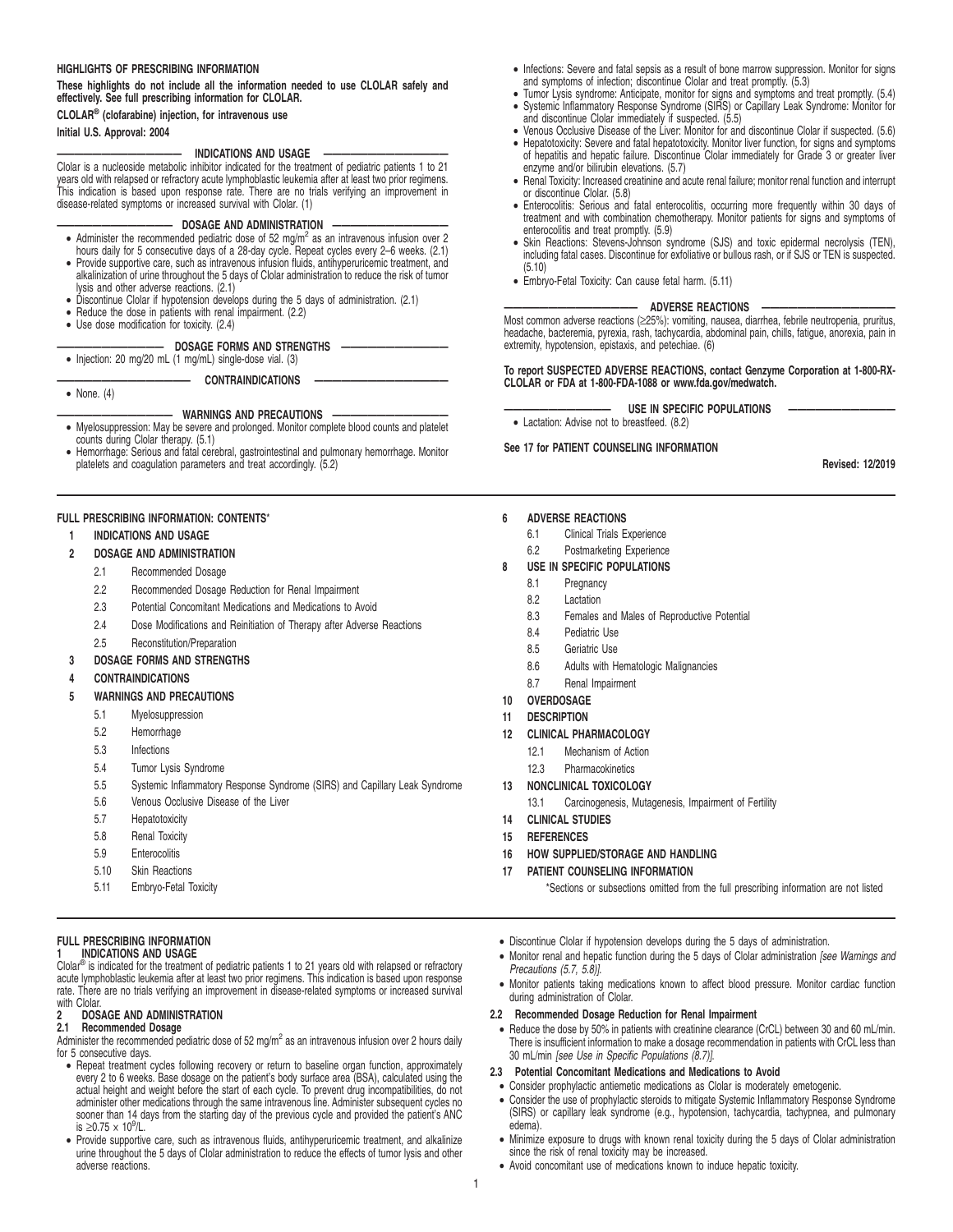### **2.4 Dose Modifications and Reinitiation of Therapy after Adverse Reactions**

### Hematologic Toxicity

- If a patient experiences a Grade 4 neutropenia (ANC <  $0.5 \times 10^9$ /L) lasting  $\geq$ 4 weeks, reduce dose by 25% for the next cycle.
- Non-hematologic Toxicity
- Withhold Clolar if a patient develops a clinically significant infection, until the infection is controlled, then restart at the full dose.
- Withhold Clolar for a Grade 3 non-infectious non-hematologic toxicity (excluding transient elevations in serum transaminases and/or serum bilirubin and/or nausea/vomiting controlled by antiemetic therapy). Re-institute Clolar administration at a 25% dose reduction when resolution or return to baseline.
- 
- Discontinue Clolar administration for a Grade 4 non-infectious non-hematologic toxicity. Discontinue Clolar administration if a patient shows early signs or symptoms of SIRS or capillary leak syndrome (e.g., hypotension, tachycardia, tachypnea, and pulmonary edema) occur and provide appropriate supportive measures.
- Discontinue Clolar administration if Grade 3 or higher increases in creatinine or bilirubin are noted. Re-institute Clolar with a 25% dose reduction, when the patient is stable and organ function has returned to baseline. If hyperuricemia is anticipated (tumor lysis), initiate measures to control uric acid.

### **2.5 Reconstitution/Preparation**

Filter Clolar through a sterile 0.2 micron syringe filter and then dilute with 5% Dextrose Injection, USP,<br>or 0.9% Sodium Chloride Injection, USP, prior to intravenous infusion to a final concentration between<br>0.15 mg/mL a temperature (15°C to 30°C).

### Discard unused portion in vial. **3 DOSAGE FORMS AND STRENGTHS**

Injection: 20 mg/20 mL (1 mg/mL) clear solution in single-dose vial<br>4 **CONTRAINDICATIONS** 

# **CONTRAINDICATIONS**

None.

**5** WARNINGS AND PRECAUTIONS<br>5.1 Myelosuppression

# **5.1 Myelosuppression**

Clolar causes myelosuppression which may be severe and prolonged. Febrile neutropenia occurred in 55% and non-febrile neutropenia in an additional 10% of pediatric patients in clinical trials. At initiation of treatment, most patients in the clinical studies had hematological impairment as a manifestation of leukemia. Myelosuppression is usually reversible with interruption of Clolar treatment and appears to<br>be dose-dependent. Monitor complete blood counts *[see Dosage and Administration (2.4)].* 

### **5.2 Hemorrhage**

Serious and fatal hemorrhage, including cerebral, gastrointestinal and pulmonary hemorrhage, has occurred. The majority of the cases were associated with thrombocytopenia. Monitor platelets and coagulation parameters and treat accordingly [see Adverse Reactions (6.2)].

### **5.3 Infections**

Clolar increases the risk of infection, including severe and fatal sepsis, and opportunistic infections. At baseline, 48% of the pediatric patients had one or more concurrent infections. A total of 83% of patients experienced at least one infection after Clolar treatment, including fungal, viral and bacterial infections. Monitor patients for signs and symptoms of infection, discontinue Clolar, and treat promptly.

### **5.4 Tumor Lysis Syndrome**

Administration of Clolar may result in tumor lysis syndrome associated with the break-down metabolic products from peripheral leukemia cell death. Monitor patients undergoing treatment for signs and symptoms of tumor lysis syndrome and initiate preventive measures including adequate intravenous fluids and measures to control uric acid.

### **5.5 Systemic Inflammatory Response Syndrome (SIRS) and Capillary Leak Syndrome**

Clolar may cause a cytokine release syndrome (e.g., tachypnea, tachycardia, hypotension, pulmonary<br>edema) that may progress to the systemic inflammatory response syndrome (SIRS) with capillary leak<br>syndrome and organ impai In clinical trials, SIRS was reported in two patients (2%); capillary leak syndrome was reported in four patients (4%). Symptoms included rapid onset of respiratory distress, hypotension, pleural and pericardial effusion, and multiorgan failure. Close monitoring for this syndrome and early intervention may reduce the risk. Immediately discontinue Clolar and provide appropriate supportive measures. The use of prophylactic steroids (e.g., 100 mg/m<sup>2</sup> hydrocortisone on Days 1 through 3) may be of benefit in preventing signs or symptoms of SIRS or capillary leak syndrome. Consider use of diuretics and/or albumin. After the patient is stabilized and organ function has returned to baseline, retreatment with Clolar can be considered with a 25% dose reduction.

### **5.6 Venous Occlusive Disease of the Liver**

Patients who have previously received a hematopoietic stem cell transplant (HSCT) are at higher risk for veno-occlusive disease (VOD) of the liver following treatment with clofarabine (40 mg/m<sup>2</sup>) when used in combination with etoposide (100 mg/m<sup>2</sup>) and cyclophosphamide (440 mg/m<sup>2</sup>). Severe hepatotoxic events have been reported in a combination study of clofarabine in pediatric patients with relapsed or refractory acute leukemia. Two cases (2%) of VOD in the monotherapy studies were considered related to study drug. Monitor for and discontinue Clolar if VOD is suspected.

### **5.7 Hepatotoxicity**

Severe and fatal hepatotoxicity, including hepatitis and hepatic failure, has occurred with the use of Clolar. In clinical studies, Grade 3–4 liver enzyme elevations were observed in pediatric patients during treatment with Clolar at the following rates: elevated aspartate aminotransferase (AST) occurred in 36%<br>of patients; elevated alanine aminotransferase (ALT) occurred in 44% of patients. AST and ALT<br>elevations typically occ within 15 days. Grade 3 or 4 elevated bilirubin occurred in 13% of patients, with 2 events reported as Grade 4 hyperbilirubinemia (2%), one of which resulted in treatment discontinuation and one patient had multiorgan failure and died. Eight patients (7%) had Grade 3 or 4 elevations in serum bilirubin at the last time point measured; these patients died due to sepsis and/or multiorgan failure. Monitor hepatic function, and for signs and symptoms of hepatitis and hepatic failure. Discontinue Clolar immediately for Grade 3 or greater liver enzyme and/or bilirubin elevations [see Dosage and Administration (2.4)].

### **5.8 Renal Toxicity**

Clolar may cause acute renal failure. In Clolar treated patients in clinical studies, Grade 3 or 4 elevated creatinine occurred in 8% of patients and acute renal failure was reported as Grade 3 in three patients (3%) and Grade 4 in two patients (2%). Patients with infection, sepsis, or tumor lysis syndrome may be at increased risk of renal toxicity when treated with Clolar. Hematuria occurred in 13% of Clolar treated patients overall. Monitor patients for renal toxicity and interrupt or discontinue Clolar as necessary [see Dosage and Administration (2.4)].

### **5.9 Enterocolitis**

Fatal and serious cases of enterocolitis, including neutropenic colitis, cecitis, and C difficile colitis, have occurred during treatment with clofarabine. This has occurred more frequently within 30 days of treatment, and in the setting of combination chemotherapy. Enterocolitis may lead to necrosis, perforation, hemorrhage or sepsis complications. Monitor patients for signs and symptoms of enterocolitis and treat promptly.

### **5.10 Skin Reactions**

Serious and fatal cases of Stevens-Johnson syndrome (SJS) and toxic epidermal necrolysis (TEN) have been reported. Discontinue clofarabine for exfoliative or bullous rash, or if SJS or TEN is suspected [see Adverse Reactions (6.2)].

# **5.11 Embryo-Fetal Toxicity**

Based on findings from animal reproductive studies and the drug's mechanism of action, Clolar can cause fetal harm when administered to a pregnant woman. Intravenous doses of clofarabine in rats and rabbits administered during organogenesis at doses that were below the maximum recommended human dose of 52 mg/m<sup>2</sup> based on body surface area (mg/m<sup>2</sup>) caused an increase in resorptions, malformations, and variations. Advise females of reproductive potential of the potential risk to a fetus and to use an effective method of contraception during treatment with Clolar and for at least 6 months after the last dose. Advise males with female partners of reproductive potential to use effective contraception during treatment with Clolar and for at least 3 months after the last dose [see Use in Specific Populations (8.1)].

### **6 ADVERSE REACTIONS**

The following clinically significant adverse reactions are discussed in greater detail in other sections of the label:

- Myelosuppression [see Warnings and Precautions (5.1)]
- Hemorrhage [see Warnings and Precautions (5.2)]
- Serious Infections [see Warnings and Precautions (5.3)]
- Hyperuricemia (tumor lysis syndrome) [see Warnings and Precautions (5.4)]
- Systemic Inflammatory Response Syndrome (SIRS) and Capillary Leak Syndrome [see Warnings and Precautions (5.5)]
- Venous Occlusive Disease of the Liver [see Warnings and Precautions (5.6)]
- Hepatotoxicity [see Warnings and Precautions (5.7)]
- Renal Toxicity [see Warnings and Precautions (5.8)]
- Enterocolitis [see Warnings and Precautions (5.9)]
- Skin Reactions [see Warnings and Precautions (5.10)]
- **6.1 Clinical Trials Experience**

Because clinical trials are conducted under widely varying conditions, adverse reaction rates observed in the clinical trials of a drug cannot be directly compared to rates in the clinical trials of another drug and may not reflect the rates observed in practice.

The data described below reflect exposure to Clolar in 115 pediatric patients with relapsed or refractory Acute Lymphoblastic Leukemia (ALL) (70 patients) or Acute Myelogenous Leukemia (AML) (45 patients).

In total, 115 pediatric patients treated in clinical trials received the recommended dose of Clolar 52 mg/m<sup>2</sup> daily x 5. The median number of cycles was 2. The median cumulative amount of Clolar received by pediatric patients during all cycles was 540 mg.

Most common adverse reactions (≥25%): vomiting, nausea, diarrhea, febrile neutropenia, pruritus, headache, bacteremia, pyrexia, rash, tachycardia, abdominal pain, chills, fatigue, anorexia, pain in extremity, hypotension, epistaxis, and petechiae.

Table 1 lists adverse reactions by System Organ Class, including severe or life-threatening (NCI CTCAE Grade 3 or Grade 4), reported in  $\geq$ 5% of the 115 patients in the 52 mg/m<sup>2</sup>/day dose group (pooled analysis of pediatric patients with ALL and AML). More detailed information and follow-up of certain events is given below.

**Table 1: Most Commonly Reported (**≥**5% Overall) Adverse Reactions by System Organ Class (N=115 pooled analysis)**

| System Organ                         | Adverse<br>Reaction           | <b>ALL/AML</b><br>(All<br>Grades.<br>$N=115$ |                | <b>Worst Grade</b><br>(NCI Common Terminology Criteria) <sup>*</sup> |                |                         |      |   |    |
|--------------------------------------|-------------------------------|----------------------------------------------|----------------|----------------------------------------------------------------------|----------------|-------------------------|------|---|----|
| Class'                               | (MedDRA<br>Preferred          |                                              |                | 3                                                                    |                | $\overline{\mathbf{4}}$ |      | 5 |    |
|                                      | Term) <sup>*</sup>            | N                                            | %              | N                                                                    | $\%$           | N                       | $\%$ | N | %  |
| Blood and<br>Lymphatic               | Febrile<br>neutropenia        | 63                                           | 55             | 59                                                                   | 51             | 3                       | 3    | ï |    |
| System<br><b>Disorders</b>           | Neutropenia                   | 11                                           | 10             | 3                                                                    | 3              | 8                       | 7    | ï |    |
| Cardiac<br><b>Disorders</b>          | Pericardial<br>effusion       | 9                                            | 8              |                                                                      | ä,             | 1                       | 1    | ï |    |
|                                      | Tachycardia                   | 40                                           | 35             | 6                                                                    | 5              |                         | ï    | ï |    |
| Gastrointestinal<br><b>Disorders</b> | Abdominal pain                | 40                                           | 35             | 8                                                                    | $\overline{7}$ |                         |      | ï | ä, |
|                                      | Abdominal pain<br>upper       | 9                                            | 8              | 1                                                                    | 1              |                         |      | ï |    |
|                                      | Diarrhea                      | 64                                           | 56             | 14                                                                   | 12             |                         |      | ï |    |
|                                      | Gingival or<br>mouth bleeding | 20                                           | 17             | 8                                                                    | 7              | 1                       | 1    |   |    |
|                                      | Nausea                        | 84                                           | 73             | 16                                                                   | 14             | 1                       | 1    | ï |    |
|                                      | Oral mucosal<br>petechiae     | 6                                            | 5              | 4                                                                    | 4              | ä,                      | ï    | ï |    |
|                                      | Proctalgia                    | 9                                            | 8              | 2                                                                    | $\overline{2}$ | ×,                      | ï    | ٠ | ï  |
|                                      | <b>Stomatitis</b>             | 8                                            | $\overline{7}$ | 1                                                                    | 1              |                         | ï    | ï |    |
|                                      | Vomiting                      | 90                                           | 78             | 9                                                                    | 8              | 1                       | 1    |   |    |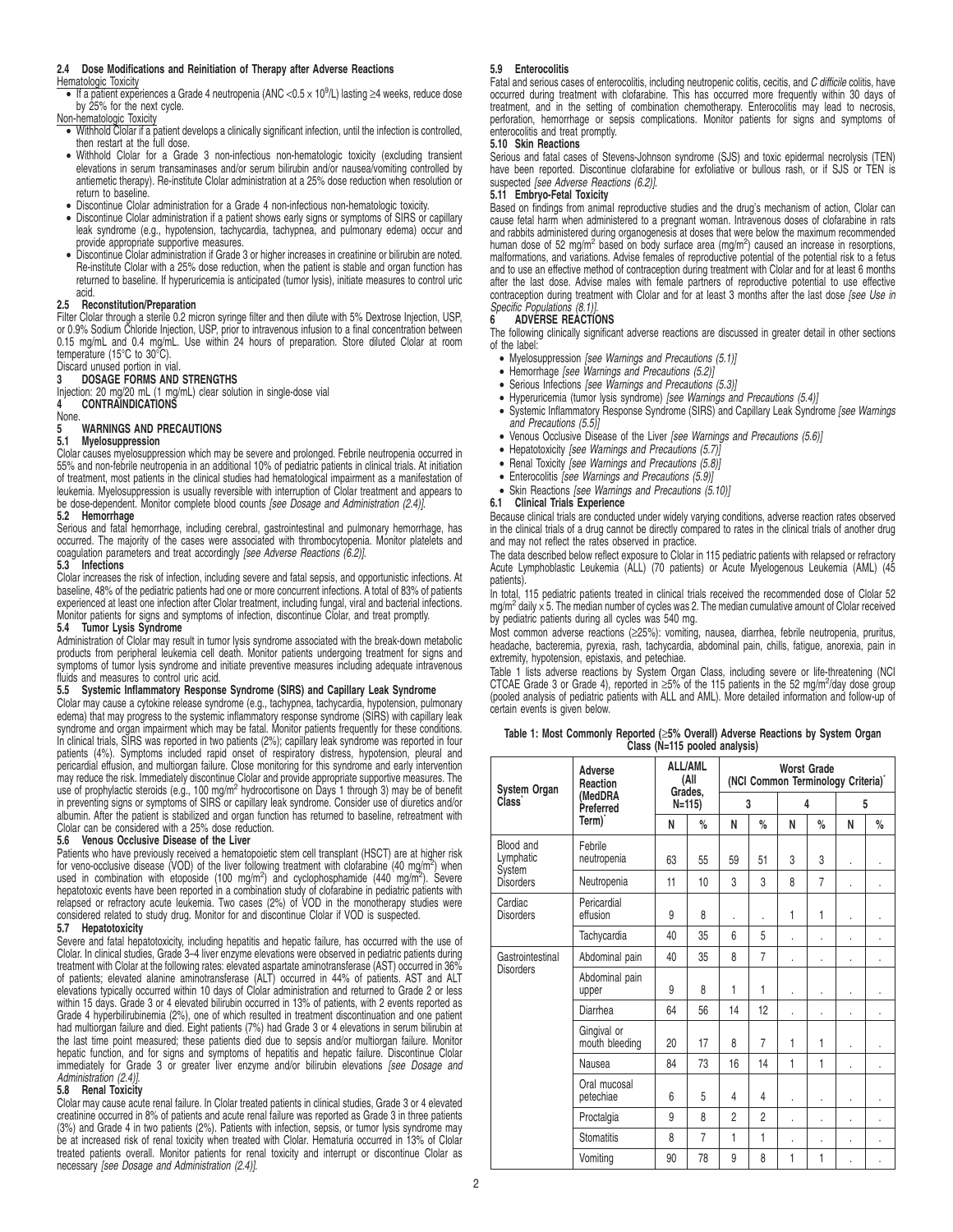|                                                                                     |                                         | $-110$ pooled analysis) (continued) |                        |                                                          |                |                      |                      |                      |                      |  |
|-------------------------------------------------------------------------------------|-----------------------------------------|-------------------------------------|------------------------|----------------------------------------------------------|----------------|----------------------|----------------------|----------------------|----------------------|--|
| <b>System Organ</b>                                                                 | Adverse<br>Reaction                     |                                     | <b>ALL/AML</b><br>(All | <b>Worst Grade</b><br>(NCI Common Terminology Criteria)* |                |                      |                      |                      |                      |  |
| Class <sup>®</sup>                                                                  | (MedDRA<br>Preferred                    | Grades,<br>$N=115$ )                |                        | 3                                                        |                | 4                    |                      | 5                    |                      |  |
|                                                                                     | Term)                                   | N                                   | %                      | N                                                        | %              | N                    | %                    | N                    | %                    |  |
| General                                                                             | Asthenia                                | 12                                  | 10                     | 1                                                        | 1              | 1                    | 1                    |                      | $\ddot{\phantom{0}}$ |  |
| Disorders and<br>Administration                                                     | Chills                                  | 39                                  | 34                     | 3                                                        | 3              |                      |                      | $\overline{a}$       |                      |  |
| <b>Site Conditions</b>                                                              | Fatigue                                 | 39                                  | 34                     | 3                                                        | 3              | 2                    | 2                    | $\ddot{\phantom{0}}$ |                      |  |
|                                                                                     | Irritability                            | 11                                  | 10                     | 1                                                        | 1              |                      | $\ddot{\phantom{0}}$ | $\ddot{\phantom{0}}$ |                      |  |
|                                                                                     | Mucosal<br>inflammation                 | 18                                  | 16                     | 2                                                        | 2              |                      | $\cdot$              | $\ddot{\phantom{0}}$ |                      |  |
|                                                                                     | Edema                                   | 14                                  | 12                     | 2                                                        | 2              |                      | $\ddot{\phantom{0}}$ | $\ddot{\phantom{0}}$ |                      |  |
|                                                                                     | Pain                                    | 17                                  | 15                     | 7                                                        | 6              | 1                    | 1                    | ï                    | $\ddot{\phantom{0}}$ |  |
|                                                                                     | Pyrexia                                 | 45                                  | 39                     | 16                                                       | 14             | $\ddot{\phantom{0}}$ | ï                    | $\ddot{\phantom{0}}$ | $\ddot{\phantom{0}}$ |  |
| Hepatobiliary<br><b>Disorder</b>                                                    | Jaundice                                | 9                                   | 8                      | 2                                                        | 2              |                      |                      |                      |                      |  |
| Infections and                                                                      | Bacteremia                              | 10                                  | 9                      | 10                                                       | 9              | ï                    | ï                    | $\overline{a}$       |                      |  |
| Infestations                                                                        | Candidiasis                             | 8                                   | 7                      | 1                                                        | 1              |                      |                      |                      |                      |  |
|                                                                                     | Catheter related<br>infection           | 14                                  | 12                     | 13                                                       | 11             | $\ddot{\phantom{0}}$ | $\cdot$              |                      |                      |  |
|                                                                                     | Cellulitis                              | 9                                   | 8                      | 7                                                        | 6              | $\ddot{\phantom{0}}$ | ï                    | $\ddot{\phantom{0}}$ |                      |  |
|                                                                                     | Clostridium<br>colitis                  | 8                                   | 7                      | 6                                                        | 5              |                      |                      | $\ddot{\phantom{0}}$ |                      |  |
|                                                                                     | Herpes simplex                          | 11                                  | 10                     | 6                                                        | 5              | $\ddot{\phantom{0}}$ | $\ddot{\phantom{0}}$ |                      |                      |  |
|                                                                                     | Herpes zoster                           | 8                                   | $\overline{7}$         | 6                                                        | 5              |                      | ï                    |                      |                      |  |
|                                                                                     | Oral candidiasis                        | 13                                  | 11                     | $\overline{2}$                                           | $\overline{2}$ |                      |                      |                      |                      |  |
|                                                                                     | Pneumonia                               | 11                                  | 10                     | 6                                                        | 5              | 1                    | 1                    | 1                    | 1                    |  |
|                                                                                     | Sepsis, including<br>septic shock       | 19                                  | 17                     | 6                                                        | 5              | 4                    | 4                    | 9                    | 8                    |  |
|                                                                                     | Staphylococcal<br>bacteremia            | 7                                   | 6                      | 5                                                        | 4              | 1                    | 1                    |                      | $\cdot$              |  |
|                                                                                     | Staphylococcal<br>sepsis                | 6                                   | 5                      | 5                                                        | 4              | 1                    | 1                    | $\ddot{\phantom{0}}$ |                      |  |
|                                                                                     | Upper<br>respiratory tract<br>infection | 6                                   | 5                      | 1                                                        | 1              | $\ddot{\phantom{0}}$ | $\cdot$              |                      |                      |  |
| Metabolism and<br>Nutrition<br><b>Disorders</b>                                     | Anorexia                                | 34                                  | 30                     | 6                                                        | 5              | 8                    | 7                    |                      |                      |  |
| Musculoskeletal                                                                     | Arthralgia                              | 10                                  | 9                      | 3                                                        | 3              |                      | $\cdot$              | $\cdot$              |                      |  |
| and Connective<br><b>Tissue Disorders</b>                                           | Back pain                               | 12                                  | 10                     | 3                                                        | 3              | $\ddot{\phantom{0}}$ | $\ddot{\phantom{0}}$ | $\ddot{\phantom{0}}$ | $\ddot{\phantom{0}}$ |  |
|                                                                                     | Bone pain                               | 11                                  | 10                     | 3                                                        | 3              |                      | $\ddot{\phantom{0}}$ |                      |                      |  |
|                                                                                     | Myalgia                                 | 16                                  | 14                     |                                                          | $\cdot$        | ł,                   | $\cdot$              |                      |                      |  |
|                                                                                     | Pain in extremity                       | 34                                  | 30                     | 6                                                        | 5              |                      |                      |                      |                      |  |
| Neoplasms<br>Benign,<br>Malignant and<br>Unspecified (incl.<br>cysts and<br>polyps) | Tumor lysis<br>syndrome                 | 7                                   | 6                      | 7                                                        | 6              | $\cdot$              | $\cdot$              |                      |                      |  |
| Nervous System                                                                      | Headache                                | 49                                  | 43                     | 6                                                        | 5              |                      | $\ddot{\phantom{0}}$ |                      | $\ddot{\phantom{0}}$ |  |
| <b>Disorders</b>                                                                    | Lethargy                                | 12                                  | 10                     | 1                                                        | 1              | $\ddot{\phantom{0}}$ | $\cdot$              | $\cdot$              |                      |  |
|                                                                                     | Somnolence                              | 11                                  | 10                     | 1                                                        | 1              | $\ddot{\phantom{0}}$ | $\ddot{\phantom{0}}$ |                      | $\ddot{\phantom{0}}$ |  |
| Psychiatric                                                                         | Agitation                               | 6                                   | 5                      | 1                                                        | 1              | $\cdot$              |                      |                      |                      |  |
| <b>Disorders</b>                                                                    | Anxiety                                 | 24                                  | 21                     | 2                                                        | 2              |                      |                      |                      | $\cdot$              |  |
| Renal and<br>Urinary<br><b>Disorders</b>                                            | Hematuria                               | 15                                  | 13                     | $\overline{2}$                                           | $\overline{c}$ |                      |                      |                      |                      |  |

# **Table 1: Most Commonly Reported (**≥**5% Overall) Adverse Reactions by System Organ Class (N=115 pooled analysis) (continued)**

| Table 1: Most Commonly Reported (≥5% Overall) Adverse Reactions by System Organ |                                           |  |  |
|---------------------------------------------------------------------------------|-------------------------------------------|--|--|
|                                                                                 | Class (N=115 pooled analysis) (continued) |  |  |

| System Organ                                        | Adverse<br>Reaction                              | <b>ALL/AML</b><br>(All<br>Grades.<br>$N=115$ |      | <b>Worst Grade</b><br>(NCI Common Terminology Criteria)* |                |                |                |    |      |
|-----------------------------------------------------|--------------------------------------------------|----------------------------------------------|------|----------------------------------------------------------|----------------|----------------|----------------|----|------|
| Class <sup>-</sup>                                  | (MedDRA<br>Preferred                             |                                              |      | 3                                                        |                | 4              |                | 5  |      |
|                                                     | Term) <sup>*</sup>                               | N                                            | $\%$ | N                                                        | %              | N              | $\%$           | N  | $\%$ |
| Respiratory,                                        | Dyspnea                                          | 15                                           | 13   | 6                                                        | 5              | $\overline{c}$ | $\overline{2}$ |    | ï    |
| Thoracic and<br>Mediastinal                         | Epistaxis                                        | 31                                           | 27   | 15                                                       | 13             |                | ä,             | ä, | ٠    |
| <b>Disorders</b>                                    | Pleural effusion                                 | 14                                           | 12   | 4                                                        | $\overline{4}$ | $\overline{c}$ | $\overline{2}$ |    | ï    |
|                                                     | Respiratory<br>distress                          | 12                                           | 10   | 5                                                        | 4              | 4              | 4              | 1  | 1    |
|                                                     | Tachypnea                                        | 10                                           | 9    | 4                                                        | 4              | 1              | 1              |    |      |
| Skin and<br>Subcutaneous<br><b>Tissue Disorders</b> | Erythema                                         | 13                                           | 11   |                                                          | l.             |                | ï              |    | ï    |
|                                                     | Palmar-plantar<br>erythrodysesthesia<br>syndrome | 18                                           | 16   | 8                                                        | 7              |                | ï              |    |      |
|                                                     | Petechiae                                        | 30                                           | 26   | $\overline{7}$                                           | 6              | ï              | ï              |    | ï    |
|                                                     | Pruritus                                         | 49                                           | 43   | 1                                                        | 1              | ï              | ï              | ï  | ï    |
|                                                     | Rash                                             | 44                                           | 38   | 8                                                        | 7              |                | ï              | ï  |      |
|                                                     | Rash pruritic                                    | 9                                            | 8    | ï                                                        |                | ï              | ï              |    |      |
| Vascular<br><b>Disorders</b>                        | Flushing                                         | 22                                           | 19   | ï                                                        | i.             | ï              |                |    | ï    |
|                                                     | Hypertension                                     | 15                                           | 13   | 6                                                        | 5              | ä,             | ä,             | ä, | ï    |
|                                                     | Hypotension                                      | 33                                           | 29   | 13                                                       | 11             | 9              | 8              |    |      |

\*Patients with more than one adverse reaction (MedDRA preferred term) within a SOC are counted only once in the SOC totals. Patients with more than one occurrence of the same adverse reaction (MedDRA preferred term) are counted only once within that reaction and at the highest severity grade.

The following adverse reactions were reported in  $<5\%$  of the 115 pediatric patients with ALL or AML: Gastrointestinal Disorders: cecitis, pancreatitis

Hepatobiliary Disorders: hyperbilirubinemia

Immune System Disorders: hypersensitivity

Infections and Infestations: bacterial infection, Enterococcal bacteremia, Escherichia bacteremia, Escherichia sepsis, fungal infection, fungal sepsis, gastroenteritis adenovirus, infection, influenza, parainfluenza virus infection, pneumonia fungal, pneumonia primary atypical, Respiratory syncytial virus infection, sinusitis, staphylococcal infection

Investigations: blood creatinine increased

Psychiatric Disorders: mental status change

Respiratory, Thoracic and Mediastinal Disorder: pulmonary edema

Table 2 lists the incidence of treatment-emergent laboratory abnormalities after Clolar administration<br>at 52 mg/m<sup>2</sup> among pediatric patients with ALL and AML (N=115).

# **Table 2: Incidence of Treatment-Emergent Laboratory Abnormalities after Clolar Administration**

| Parameter                        | Any Grade | Grade 3 or higher |
|----------------------------------|-----------|-------------------|
| Anemia (N=114)                   | 83%       | 75%               |
| Leukopenia (N=114)               | 88%       | 88%               |
| Lymphopenia (N=113)              | 82%       | 82%               |
| Neutropenia (N=113)              | 64%       | 64%               |
| Thrombocytopenia (N=114)         | 81%       | 80%               |
| Elevated Creatinine (N=115)      | 50%       | 8%                |
| Elevated SGOT (N=100)            | 74%       | 36%               |
| Elevated SGPT (N=113)            | 81%       | 43%               |
| Elevated Total Bilirubin (N=114) | 45%       | 13%               |

# **6.2 Postmarketing Experience**

The following adverse reactions have been identified during postapproval use of Clolar. Because these reactions are reported voluntarily from a population of uncertain size, it is not always possible to reliably estimate their frequency or establish a causal relationship to drug exposure.

- Gastrointestinal disorders: gastrointestinal hemorrhage including fatalities.
- Metabolism and nutrition disorders: hyponatremia
- Skin and subcutaneous tissue disorders: Stevens-Johnson syndrome (SJS), toxic epidermal necrolysis (TEN) (including fatal cases).

**8 USE IN SPECIFIC POPULATIONS**

**8.1 Pregnancy**

Risk Summary

In animal reproduction studies, intravenous administration of clofarabine to pregnant rats and rabbits during organogenesis at doses approximately 0.2 to 1-times the maximum recommended human dose of 52 mg/m<sup>2</sup> based on body surface area (BSA) resulted in embryo-fetal mortality, alterations to growth, and structural abnormalities (see Data). Advise pregnant women of the potential risk to a fetus. There are no available data on Clolar use in pregnant women to evaluate for a drug-associated risk of major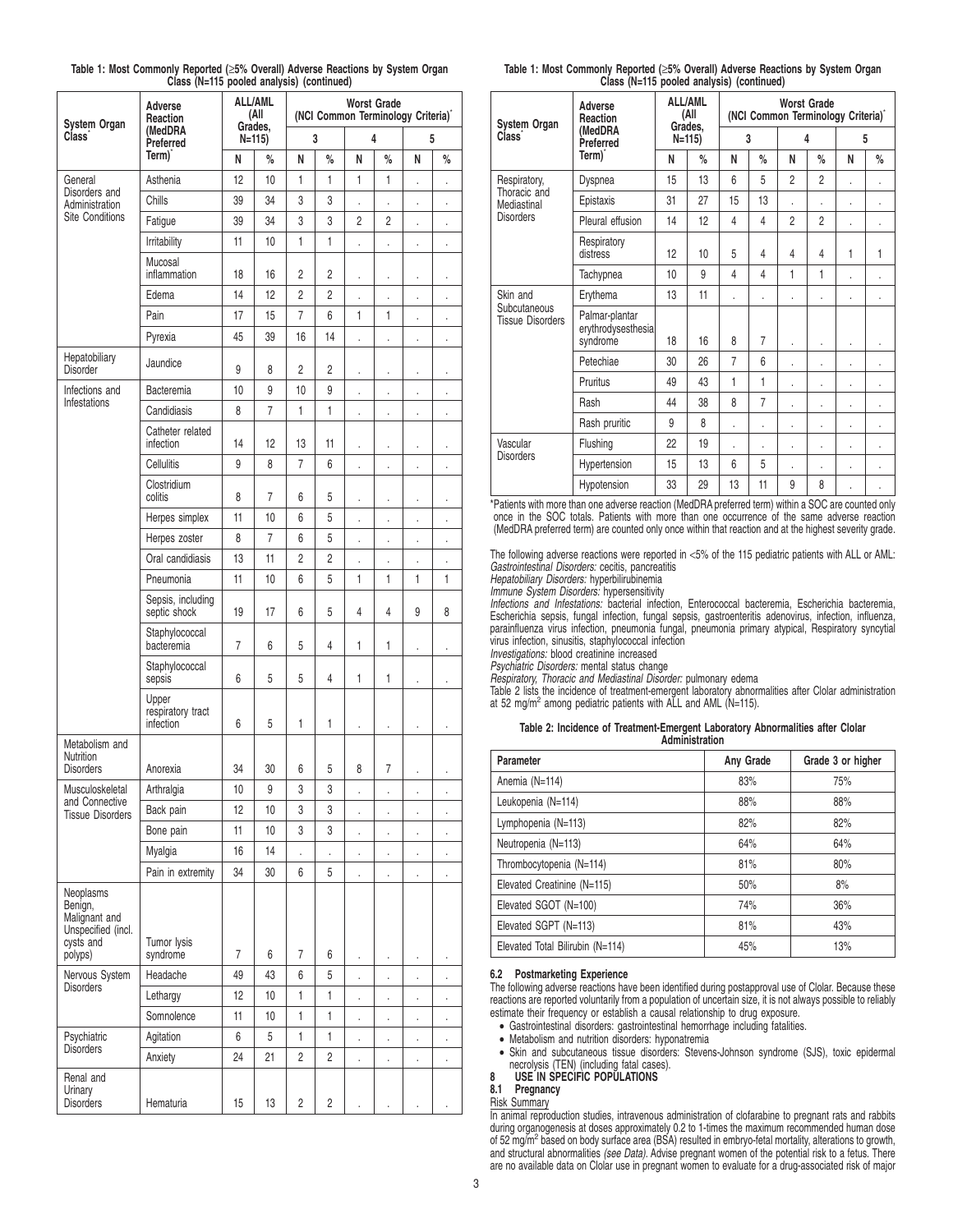birth defects, miscarriage, or adverse maternal or fetal outcomes. Clofarabine should be used during pregnancy only if the potential benefits to the mother outweigh the potential risks, including those to the fetus.

The estimated background risk of major birth defects and miscarriage for the indicated population is unknown. All pregnancies have a background risk of birth defect, loss, or other adverse outcomes. In the U.S. general population, the estimated background risk of major birth defects and miscarriage in clinically recognized pregnancies is 2% to 4% and 15% to 20%, respectively.

### Data Animal data

Intravenous administration of clofarabine to pregnant rats during organogenesis (gestation days [GD] 7–17) at doses of 1, 3 or 9 mg/kg/day (equivalent to 6, 18, 54 mg/m<sup>2</sup>/day) resulted in maternal toxicities at the 9 mg/kg dose, as indicated by reduced body weights and food consumption. Developmental toxicity (i.e., reduced fetal body weights and increased postimplantation loss) and increased incidences of external, soft tissue, and skeletal malformations and variations (including retarded ossification) were observed at 9 mg/kg/day (54 mg/m<sup>2</sup>; approximately equivalent to the recommended human dose based on BSA). Altered ossification patterns (extra metacarpal or metatarsal ossification) were observed in single fetuses at lower doses of clofarabine (1 and 3 mg/kg/day; 0.1- and 0.3-times the recommended human dose based on BSA).

When clofarabine was administered intravenously to pregnant rabbits during organogenesis (GD 6-18) at doses of 0.1, 0.3, or 1 mg/kg/day (equivalent to 1.2, 3.6, 12 mg/m<sup>2</sup>/day), developmental toxicity (i.e., reduced fetal body weights and increased postimplantation loss) and increased incidences of external, soft tissue, and skeletal malformations and variations (including retarded ossification) were observed at the 1 mg/kg/day dose (12 mg/m<sup>2</sup>; 0.2-times the recommended human dose based on BSA). Alterations in ossification patterns (increase in the average numbers of ossified thoracic vertebrae and rib pairs, and reduction in the average number of forepaw metacarpals) and abdominal wall defect were observed at 0.3 mg/kg/day (3.6 mg/m<sup>2</sup>; 0.1-times the recommended human dose based on BSA).

### **8.2 Lactation**

Risk Summary

There are no data on the presence of clofarabine in human milk, the effects on the breastfed child, or the effects on milk production. Because of the potential for serious adverse reactions in the breastfed child including genotoxicity, advise patients not to breastfeed during treatment with Clolar, and for at least 2 weeks after the last dose.

### **8.3 Females and Males of Reproductive Potential**

### Pregnancy Testing

Pregnancy testing is recommended for females of reproductive potential prior to initiating Clolar. **Contraception** 

**Females** 

Clolar can cause embryo-fetal harm when administered to pregnant women [see Use in Specific Populations (8.1)]. Advise female patients to use effective contraception during treatment with Clolar and for 6 months after the last dose.

### Males

Based on genotoxicity findings, advise males with female partners of reproductive potential to use effective contraception during treatment with Clolar and for at least 3 months after the last dose [see Nonclinical Toxicology (13.1)].

# Infertility

Females

Based on findings from animal studies, Clolar may impair female fertility [see Nonclinical Toxicology (13.1)]. The reversibility of the effect on fertility is unknown.

### Males

Based on findings from animal studies, Clolar may impair male fertility [see Nonclinical Toxicology (13.1)]. The reversibility of the effect on fertility is unknown.

### **8.4 Pediatric Use**

Safety and effectiveness have been established in pediatric patients 1 to 21 years old with relapsed or refractory acute lymphoblastic leukemia.

### **8.5 Geriatric Use**

Safety and effectiveness of Clolar has not been established in geriatric patients aged 65 and older.

# **8.6 Adults with Hematologic Malignancies**

Safety and effectiveness have not been established in adults.

### **8.7 Renal Impairment**

Reduce the Clolar starting dose by 50% in patients with CrCL of 30 to 60 mL/min. There is insufficient information to make a dosage recommendation in patients with CrCL less than 30 mL/min or in patients on dialysis.

The pharmacokinetics of clofarabine in patients with renal impairment and normal renal function were obtained from a population pharmacokinetic analysis of three pediatric and two adult studies. In patients with CrCL 60 to less than 90 mL/min (N=47) and CrCL 30 to less than 60 mL/min (N=30), the average AUC of clofarabine increased by 60% and 140%, respectively, compared to patients with normal (N=66) renal function (CrCL greater than 90 mL/min).

### **10 OVERDOSAGE**

There were no known overdoses of Clolar. The highest daily dose administered to a human to date (on a mg/m<sup>2</sup> basis) has been 70 mg/m<sup>2</sup>/day  $\times$  5 days (2 pediatric ALL patients). The toxicities included in these 2 patients included Grade 4 hyperbilirubinemia, Grade 2 and 3 vomiting, and Grade 3 maculopapular rash.

In a Phase 1 study of adults with refractory and/or relapsed hematologic malignancies, the recommended pediatric dose of 52 mg/m<sup>2</sup>/day was not tolerated.

### **11 DESCRIPTION**

Clolar (clofarabine) injection contains clofarabine, a purine nucleoside metabolic inhibitor. The chemical name of clofarabine is 2-chloro-9-(2-deoxy-2-fluoro-β-D-arabinofuranosyl)-9H-purin-6-amine. Its molecular formula is  $C_{10}H_{11}CIFN_5O_3$  with a molecular weight of 303.68 Daltons. The molecular structure of clofarabine is:



Clofarabine

Clolar (1 mg/mL) is supplied in a 20 mL, single-dose vial. The 20 mL vial contains 20 mg clofarabine formulated in 20 mL unbuffered normal saline (comprised of Water for Injection, USP, and Sodium Chloride, USP). The pH range of the solution is 4.5 to 7.5. The solution is sterile, clear and practically

### colorless, and is preservative-free.<br>12 CLINICAL PHARMACOLOC **12 CLINICAL PHARMACOLOGY**

# **12.1 Mechanism of Action**

Clofarabine is sequentially metabolized intracellularly to the 5'-monophosphate metabolite by deoxycytidine kinase and mono- and di-phospho-kinases to the active 5'-triphosphate metabolite. Clofarabine has affinity for the activating phosphorylating enzyme, deoxycytidine kinase, equal to or greater than that of the natural substrate, deoxycytidine. Clofarabine inhibits DNA synthesis by decreasing cellular deoxynucleotide triphosphate pools through an inhibitory action on ribonucleotide reductase, and by terminating DNA chain elongation and inhibiting repair through incorporation into the DNA chain by competitive inhibition of DNA polymerases. The affinity of clofarabine triphosphate for these enzymes is similar to or greater than that of deoxyadenosine triphosphate. In preclinical models, clofarabine has demonstrated the ability to inhibit DNA repair by incorporation into the DNA chain during the repair process. Clofarabine 5'-triphosphate also disrupts the integrity of mitochondrial membrane, leading to the release of the pro-apoptotic mitochondrial proteins, cytochrome C and apoptosis-inducing factor, leading to programmed cell death.

Clofarabine is cytotoxic to rapidly proliferating and quiescent cancer cell types in vitro.

### **12.3 Pharmacokinetics**

The population pharmacokinetics of Clolar were studied in 40 pediatric patients aged 2 to 19 years (21 males/19 females) with relapsed or refractory acute lymphoblastic leukemia (ALL) or acute myelog-<br>enous leukemia (AML). At the given 52 mg/m<sup>2</sup> dose, similar concentrations were obtained over a wide range of body surface areas (BSAs). Clofarabine was 47% bound to plasma proteins, predominantly to albumin. Based on non-compartmental analysis, systemic clearance and volume of distribution at<br>steady-state were 28.8 L/h/m<sup>2</sup> and 172 L/m<sup>2</sup>, respectively. The terminal half-life was 5.2 hours. No apparent difference in pharmacokinetics was observed between patients with ALL and AML or between males and females.

No relationship between clofarabine or clofarabine triphosphate exposure and toxicity or response was found in this population.

Based on 24-hour urine collections in the pediatric studies, 49% to 60% of the dose is excreted in the urine unchanged. In vitro studies using isolated human hepatocytes indicate very limited metabolism (0.2%). The pathways of non-hepatic elimination remain unknown.

Clofarabine has not been studied in patients with hepatic impairment.

# Drug-Drug Interactions

In vitro studies suggested that clofarabine undergoes limited metabolism and does not inhibit or induce major CYP enzymes. CYP inhibitors and inducers are unlikely to affect the metabolism of clofarabine. Clofarabine is unlikely to affect the metabolism of CYP substrates. However, no in vivo drug interaction studies have been conducted.

An in vitro transporter study suggested that clofarabine is a substrate of human transporters OAT1, OAT3, and OCT1. A preclinical study using perfused rat kidney demonstrated that the renal excretion of clofarabine was decreased by cimetidine, an inhibitor of the hOCT2. Although the clinical implications of this finding have not been determined, signs of Clolar toxicity should be monitored when administered with other hOAT1, hOAT3, hOCT1 and hOCT2 substrates or inhibitors.<br>13 **NONCLINICAL TOXICOLOGY** 

# **13 NONCLINICAL TOXICOLOGY**

**13.1 Carcinogenesis, Mutagenesis, Impairment of Fertility**

Clofarabine has not been tested for carcinogenic potential.

Clofarabine was clastogenic in the in vitro mammalian cell chromosome aberration assay (CHO cells) and in the *in vivo* rat micronucleus assay. Clofarabine was not mutagenic in the bacterial mutation assay (Ames test).

Studies in mice, rats, and dogs have demonstrated dose-related adverse effects on male reproductive organs. Seminiferous tubule and testicular degeneration and atrophy were reported in male mice receiving intraperitoneal doses of 3 mg/kg/day (approximately 0.2-times the recommended human dose based on body surface area [BSA]). Rats receiving 25 mg/kg/day (approximately 3-times the recommended human dose based on BSA) in a 6-month intravenous study had testicular findings of bilateral degeneration of the seminiferous epithelium with retained spermatids and atrophy of interstitial cells. In a 6-month intravenous dog study, cell degeneration of the epididymis and degeneration of the seminiferous epithelium in the testes were observed at 0.375 mg/kg/day (approximately 0.1-times the recommended human dose on a BSA basis). Ovarian atrophy or degeneration and uterine mucosal apoptosis were observed in female mice at 75 mg/kg/day (approximately 4-times the recommended human dose on a mg/m<sup>2</sup> basis), the only dose administered to female mice.

### **14 CLINICAL STUDIES**

Seventy-eight (78) pediatric patients with ALL were exposed to Clolar. Seventy (70) of the patients<br>received the recommended pediatric dose of Clolar 52 mg/m<sup>2</sup> daily for 5 days as an intravenous infusion.

### Dose Escalation Study in Pediatric Patients with Hematologic Malignancies

The safety and efficacy of Clolar were evaluated in pediatric patients with refractory or relapsed hematologic malignancies in an open-label, dose-escalation, noncomparative study (NCT00042341, A Phase II, Open Label Study of Clofarabine in Pediatric Patients With Refractory or Relapsed Acute Lymphoblastic Leukemia). The starting dose of Clolar was 11.25 mg/m<sup>2</sup>/day intravenous infusion daily